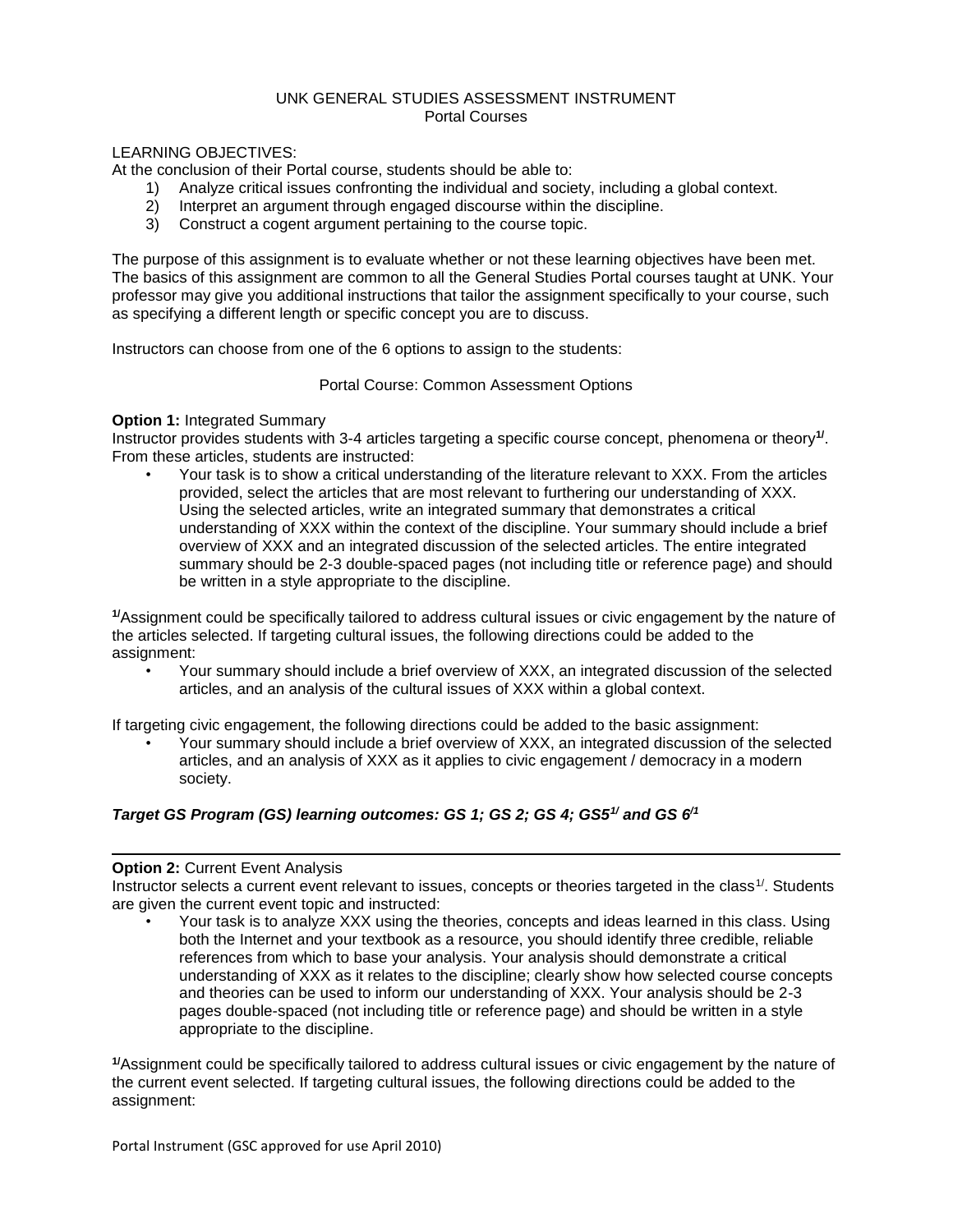• Your analysis should demonstrate a critical understanding of XXX as it relates to the discipline and our global society; clearly show how selected course concepts and theories can be used to inform our understanding of XXX and highlight cultural issues of XXX within a global context.

If targeting civic engagement, the following directions could be added to the basic assignment:

• Your analysis should demonstrate a critical understanding of XXX as it relates to the discipline and our democratic society; clearly show how selected course concepts and theories can be used to inform our understanding of XXX and highlight XXX as it applies to civic engagement / democracy in our modern society.

# *Target GS Program (GS) learning outcomes: GS 1; GS 2; GS 4; GS51/ and GS 6/1*

#### **Option 3: Controversial Issue Analysis** Students are instructed:

• As you know more about XXX (discipline name), you discover that there are many issues and topics in which even the experts can't agree. Take the controversial issue provided by your instructor and find two reliable, credible sources on each side of the controversy and write an integrated summary to show the research and findings for both sides of the debate. In addition, you should provide a critical analysis of the support for each position to formulate (and share) your own informed position on the controversy. Your analysis should be 2- 3 pages doublespaced (not including title or reference page) and should be written in a style appropriate to the discipline.

**1/**Assignment could be specifically tailored to address cultural issues or civic engagement by the nature of the discipline; some courses or topics may lend themselves to controversial issues that are directly tied to cultural awareness and/or civic engagement. In addition, assignment could be modified in which the instructor selects the controversial issue to ensure that it targets one of these dimensions.

<sup>2/</sup>Assignment could be modified to be an oral debate in which students are assigned to one side of a controversial issue and must be able to support and defend their position in a live debate format.

# *Target GS Program (GS) learning outcomes: GS 1; GS 2; GS 32/ GS 4; GS51/ and GS 61/*

### **Option 4:** Research Proposal

Instructor selects a basic research article that is appropriate to the discipline. Students are given the article and instructed:

• Read the article XXX and reflect on the value of the study as well as the meaning and significance of the conclusions. Your task is to propose a follow-up study to either: 1) address flaws, shortcomings or weaknesses of the original study; or 2) expand the original findings by furthering our understanding of the relevant issues. Your proposal should briefly justify your rationale for the target of the follow-up study, provide a clear hypothesis and outline the relevant methodology and considerations necessary to implement your follow-up study. You should use language and methodologies relevant to your discipline. Your proposal should be 2- 3 pages double-spaced (not including title or reference page) and should be written in a style appropriate to the discipline.

Assignment could be specifically tailored to address cultural issues or civic engagement by the nature of the article selected; some articles/topics/disciplines may lend themselves directly to studies that are tied to cultural awareness and/or civic engagement.

**1/**In addition, a component of the analysis could directly ask students to address the issue of cultural bias as a component of the selected research article.

**2/**Furthermore, if relevant, students could be asked to directly discuss the relevance to civic engagement by addressing the value of the research findings for social change or societal impact.